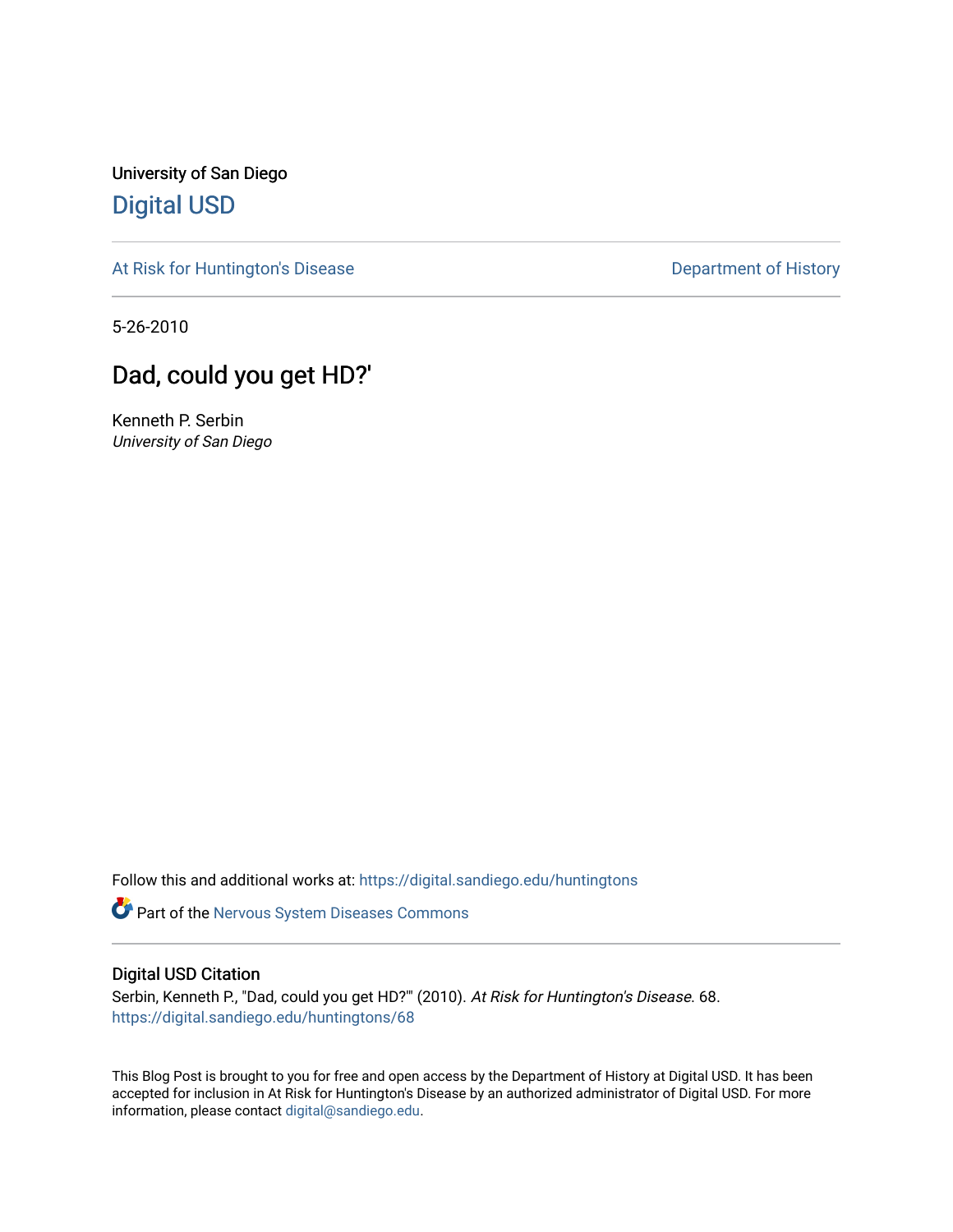# [At Risk for Huntington's Disease](http://curehd.blogspot.com/)

*HD is a genetically caused brain disorder that causes uncontrollable bodily movements and robs people's ability to walk, talk, eat, and think. The final result is a slow, ugly death. Children of parents with HD have a 50-50 chance of inheriting the disease. There is no cure or treatment.*

# Blog Archive

- $\blacktriangleright$  [2021](http://curehd.blogspot.com/2021/)(12)
- $\blacktriangleright$  [2020](http://curehd.blogspot.com/2020/) (16)
- $\blacktriangleright$  [2019](http://curehd.blogspot.com/2019/) (19)
- $\blacktriangleright$  [2018](http://curehd.blogspot.com/2018/) (16)
- $\blacktriangleright$  [2017](http://curehd.blogspot.com/2017/) (14)
- $2016(13)$  $2016(13)$
- $\blacktriangleright$  [2015](http://curehd.blogspot.com/2015/) (24)
- $\blacktriangleright$  [2014](http://curehd.blogspot.com/2014/) (24)
- $\blacktriangleright$  [2013](http://curehd.blogspot.com/2013/) (30)
- $\blacktriangleright$  [2012](http://curehd.blogspot.com/2012/) (26)
- $\blacktriangleright$  [2011](http://curehd.blogspot.com/2011/) (33)
- $\sqrt{2010(26)}$  $\sqrt{2010(26)}$  $\sqrt{2010(26)}$ 
	- [►](javascript:void(0)) [December](http://curehd.blogspot.com/2010/12/) (4)
	- [►](javascript:void(0)) [November](http://curehd.blogspot.com/2010/11/) (1)
	- [►](javascript:void(0)) [October](http://curehd.blogspot.com/2010/10/) (2)
	- $\blacktriangleright$  [September](http://curehd.blogspot.com/2010/09/) (3)
	- $\blacktriangleright$  [August](http://curehd.blogspot.com/2010/08/) (2)
	- $\blacktriangleright$  [June](http://curehd.blogspot.com/2010/06/) (2)
	- $\nabla$  [May](http://curehd.blogspot.com/2010/05/)  $(3)$ 
		- 'Dad, [could](http://curehd.blogspot.com/2010/05/dad-could-you-get-hd.html) you get HD?' A perfect day: the sunset of a [meaningful](http://curehd.blogspot.com/2010/05/perfect-day-sunset-of-meaningful-life.html) life Care versus cure: we can [progress](http://curehd.blogspot.com/2010/05/care-versus-cure-we-can-progress-in.html) in both
	- $\blacktriangleright$  [April](http://curehd.blogspot.com/2010/04/) (2)
	- $\blacktriangleright$  [March](http://curehd.blogspot.com/2010/03/) (2)
	- $\blacktriangleright$  [February](http://curehd.blogspot.com/2010/02/) (2)
	- [►](javascript:void(0)) [January](http://curehd.blogspot.com/2010/01/) (3)
- $2009(21)$  $2009(21)$
- $2008(7)$  $2008(7)$
- $\blacktriangleright$  [2007](http://curehd.blogspot.com/2007/) $(7)$
- $2006(4)$  $2006(4)$
- $2005(17)$  $2005(17)$

# About Me **GENE [VERITAS](https://www.blogger.com/profile/10911736205741688185)**

View my [complete](https://www.blogger.com/profile/10911736205741688185) profile

# HD Links

[Huntington's](http://www.hdsa.org/) Disease Society of America

### WEDNESDAY, MAY 26, 2010

# 'Dad, could you get HD?'

On May 17 I came out to my nine-year-old daughter about Huntington's disease: I revealed that I was gene-positive.

My daughter already knew quite a bit about HD, but this was the first time she came to see how it can affect our family.

In January, after meeting Terry Leach, a 12-year-old boy with juvenile Huntington's, she asked me whether I could get the disease. I answered truthfully: yes, I could. But I didn't tell her that I had gotten tested. I wrote on that conversation in <u>[a previous entry](http://curehd.blogspot.com/2010/01/telling-truth-about-disease.html)</u> in this blog.

My wife and I have let the question of HD come up naturally. Our daughter has known about the disease since her toddler years. On visits back to my hometown in the Midwest she spent time with her ill grandmother, who could not speak to or even hold her. When my mother died in February 2006, she attended the funeral with my wife and me.

#### **The truth and painful emotions**

On the 17th I picked up my daughter from school. Following our Monday routine, we headed for a local shop to get her favorite smoothie, with mango, papaya juice, and pineapple sherbet.

Normally we head right home so she can do her schoolwork and practice piano. But on this day we needed to stop at a Kinko's to make an enlarged [copy of a school writing project she did with her mother on the book](http://www.amazon.com/Landry-News-Andrew-Clements/dp/0689828683/ref=sr_1_1?ie=UTF8&s=books&qid=1274939415&sr=8-1) *The Landry News* by Andrew Clements.

It tells the story of Cara Landry, a fifth-grade girl unhappy because of her parents' divorce and her teacher's indifference about the education of his students. Cara learns the value of telling the truth and dealing with painful emotions by publishing a school newspaper. She writes articles about divorce and her teacher's subpar performance.

My wife and daughter produced their own version of *The Landry News* with articles about the book and photographs of themselves disguised as the main characters. I did the layout.

"Telling the truth about a disease" also happened to be the title of my above-mentioned blog entry on my daughter and Terry.

#### **Antonio Gates and the Chargers**

On the way to Kinko's we passed by the headquarters of the San Diego Chargers, one of the main benefactors of the San Diego chapter of the Huntington's Society of America (HDSA-San Diego). My daughter recognized the complex as the place where, in 2008, we attended the children's version of the *[Shoot to Cure HD](http://www.hdsasandiego.org/spv-39.aspx)*, a free-throw-shooting contest and meet-the-players event to raise money for the chapter.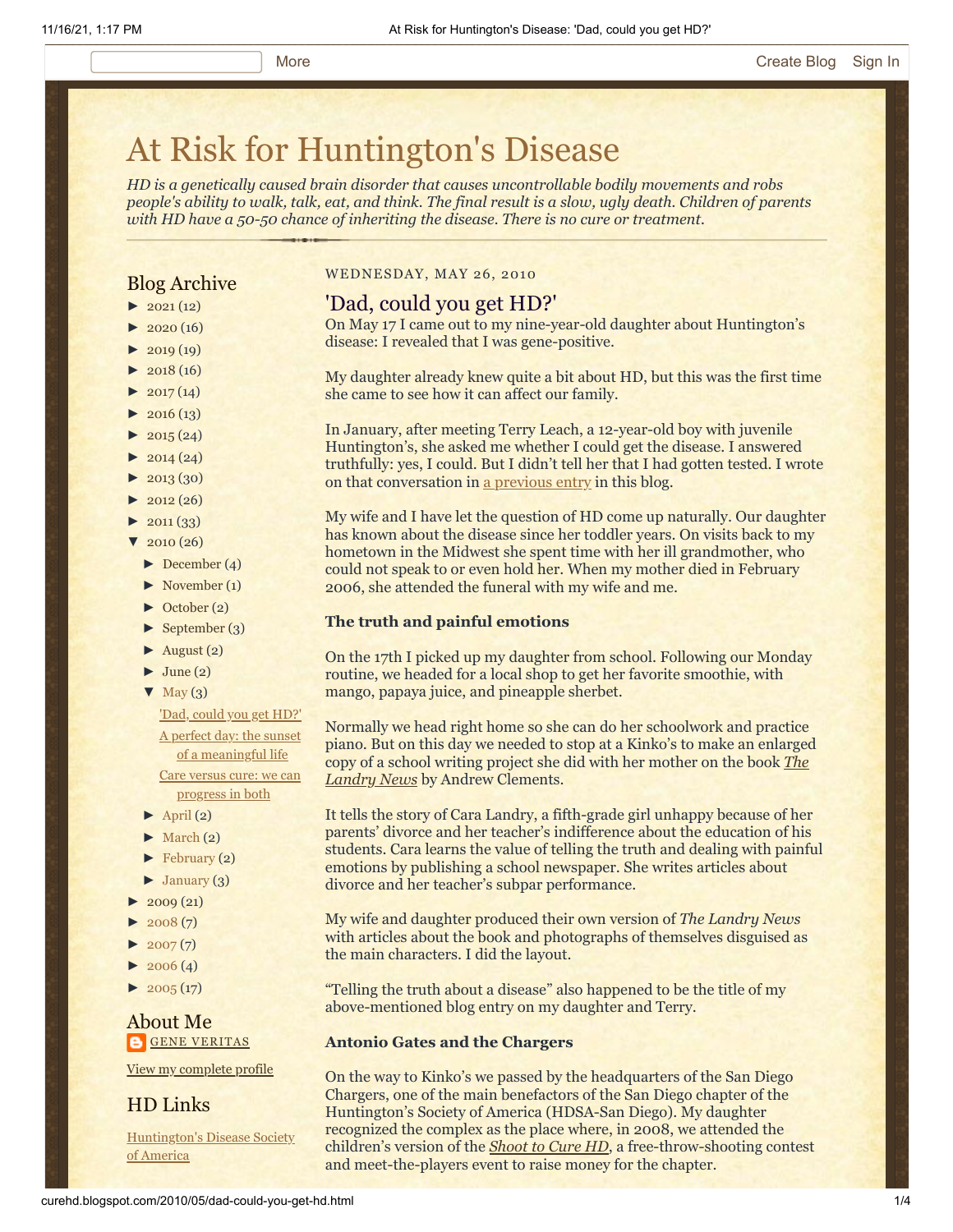[International](http://www.huntington-assoc.com/) Huntington **Association** [Huntington's](http://hddrugworks.org/) Disease Drug **Works** [Huntington's](http://www.hdlighthouse.org/) Disease **Lighthouse [Hereditary](http://www.hdfoundation.org/) Disease Foundation** [Huntington's](http://www.hdac.org/) Disease Advocacy Center Thomas [Cellini Huntington's](http://www.ourtchfoundation.org/) **Foundation** HDSA Orange County (CA) **[Affiliate](http://www.hdsaoc.org/)** HD Free with [PGD!](http://www.hdfreewithpgd.com/) [Stanford](http://www.stanford.edu/group/hopes/) HOPES Earth Source [CoQ10,](http://www.escoq10.com/) Inc.

# HD Blogs and **Individuals**

Chris Furbee: [Huntingtons](http://www.huntingtonsdance.org/) Dance Angela F.: Surviving [Huntington's?](http://survivinghuntingtons.blogspot.com/) Heather's [Huntington's](http://heatherdugdale.angelfire.com/) Disease Page

My daughter got one of the biggest thrills of her young life that day when we had our picture taken with the *Shoot* honorary chair, Antonio Gates, the Chargers' star tight end and a former college basketball standout.

As we reminisced about that day, she wanted to know about Gates' involvement with Huntington's disease. I explained that he dedicated himself to the HD movement because of the Chargers' commitment to HDSA. (Unbeknownst to her, a couple weeks earlier I had written about and photographed an **HDSA-San Diego press conference on HD** Awareness Month attended by Gates.)

She recalled that Bill Johnston, the Chargers' public relations director, also worked with HDSA. Bill's wife Ramona has HD, I told her.

## **Dad could get sick**

Although children have excellent memories, their powerful and resilient minds also conveniently block out or reprocess difficult information to protect themselves and those they love. I knew this was happening with my daughter, because she didn't seem to have any recall of our January conversation about Terry or earlier discussions from her toddler and early childhood years.

So she asked a series of questions about HD. How old was Ramona when she got the disease? How old was Grandma? How does a person get HD?

I explained that HD is genetic: people are born with a problem, but it doesn't show up until later. Some get it early, like Terry; others, like Grandma, get it as adults.

"Could you get HD?" she asked.

"Yes," I said as we were exiting the car to enter the copy shop.

For the first time ever I saw my daughter do a double-take.

"Then that means *I* could get HD?!"

"No, you can't get HD. Mommy and I had you tested, and you don't have the genetic problem. I have the genetic problem."

"So, you *MIGHT* get HD?" she said with a mixture of emphasis, earnestness, and optimism. She needed badly to protect me somehow and to reassure herself that everything would be okay.

"Yes, I *might* get sick," I replied with my own emphasis on *possibility*, not *probability*.

I didn't tell her that *everybody* with the Huntington's defect sooner or later develops the disease, although she might be able to draw that conclusion from what I told her about Terry, my mom, and age of onset.

#### **Dealing with the fallout**

Back in the car after making our copies, I asked her if she was concerned about HD. Did she want to talk about it? No, she said.

She was already changing the subject to something about her world of play.

For the very first time I had revealed to my daughter that I was genepositive for Huntington's disease. In the past I used to say that Grandma had a "boo-boo on her brain." Now I used the word "genetic" and "problem."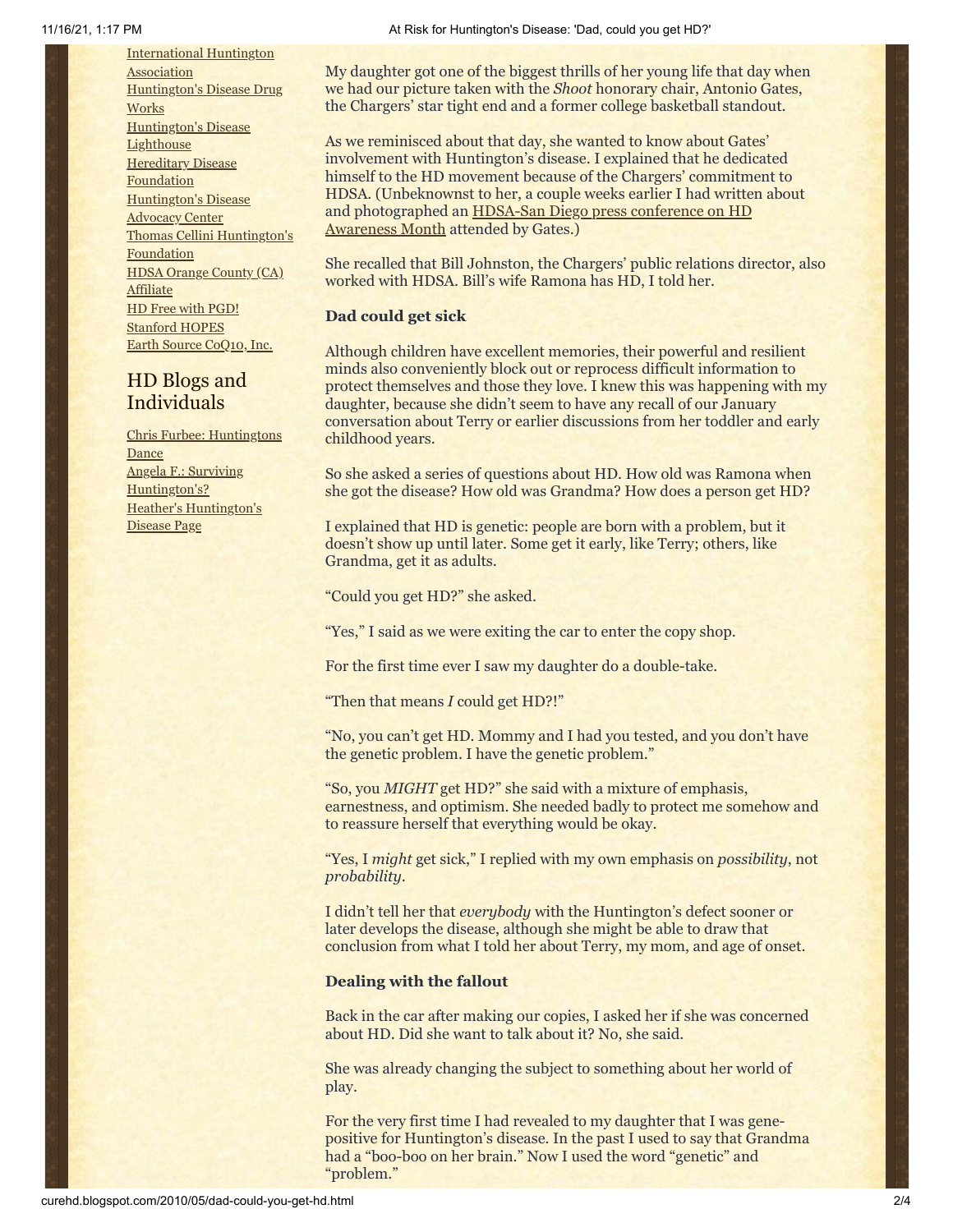It was also the very first time that I referred to a "test" for HD. She probably doesn't yet understand the process of medical testing, but, as a fourth-grader who takes lots of tests, she's already quite familiar with the general idea.

Later I took my wife aside and explained what had transpired. During dinner shouldn't we ask our daughter whether she has any questions or concerns? No, my wife said: let her continue to ask the questions on her own.

The rest of the week our daughter got angrier about things than usual. And on Saturday she revealed that she had told a friend at school that I could get sick. That evening my wife and I argued about whether we had made the right choice in not discussing HD at the dinner table.

#### **Information and support**

The timing of my revelation to my daughter is crucial, because in 2010 I want to come out about my gene-positive status ([click here](http://curehd.blogspot.com/2010/04/point-of-no-return.html) to read more). As I go public, my daughter will need more information about HD.

She already knows, for instance, that I take the dietary supplement creatine as a preventive measure against HD. (Creatine is recommended by the [Huntington's Disease Drug Works](http://www.hddrugworks.org/) program.) She commented that the store clerks will think that I buy creatine for muscle build-up like everybody else. But *we'll* know it's for HD.

For now my daughter seems to be okay with my revelation. I don't have any of the classic symptoms of HD, and we're living our lives as normally as possible. A couple of nights ago she and I played charades in the living room.

But as she learns more about HD and likely sees me fall into its abyss some day, she will need much emotional support.

And I will need it from her, too.

#### **No perfect formula**

Nobody can formulate the perfect language for telling a child about a parent's at-risk status for a disease, especially a cruel and devastating one like Huntington's.

My wife and I have developed a creative tension between us on this issue. Like the lessons learned by the budding journalist in *The Landry News*, I believe that telling the truth is the best approach. It makes me angry to remember how my mother's side of the extended family denied that she had a brain disease and attributed her situation to ["mental problems."](http://curehd.blogspot.com/2008/09/disease-denial-and-support-many-kinds.html)

But my wife is right, too: the truth needs to be told in steps. Just as it took time for our daughter to go from "boo-boos" to "genetic problems," so will it take years – and maybe even a lifetime – for her to fully comprehend what Huntington's disease means for me and our family.

Posted by Gene [Veritas](https://www.blogger.com/profile/03599828959793084715) at [10:46](http://curehd.blogspot.com/2010/05/dad-could-you-get-hd.html) PM

# 2 comments:

#### **[Michelle](http://writingtowardshappy.wordpress.com/) said...**

I think creating false optimism with possibility and not probability is kind of evil. Done with the best of intentions but it creates toxic hope.